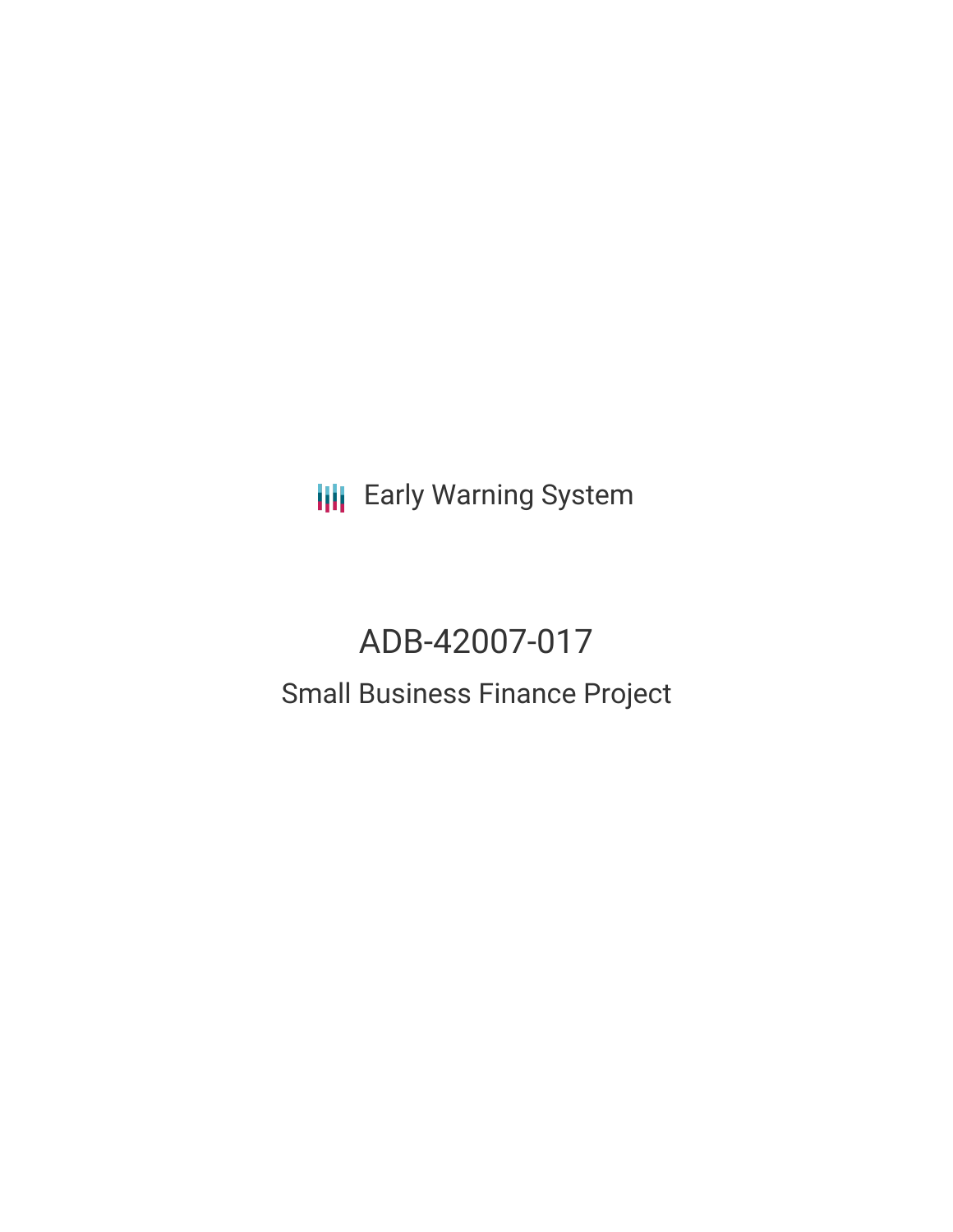#### **Quick Facts**

| <b>Countries</b>               | Uzbekistan                                                    |
|--------------------------------|---------------------------------------------------------------|
| <b>Financial Institutions</b>  | Asian Development Bank (ADB)                                  |
| <b>Status</b>                  | Canceled                                                      |
| <b>Bank Risk Rating</b>        | FI                                                            |
| <b>Voting Date</b>             | 2015-11-05                                                    |
| <b>Borrower</b>                | Government of the Republic of Uzbekistan, Ministry of Finance |
| <b>Sectors</b>                 | Finance                                                       |
| <b>Investment Type(s)</b>      | <b>Advisory Services</b>                                      |
| <b>Investment Amount (USD)</b> | $$0.23$ million                                               |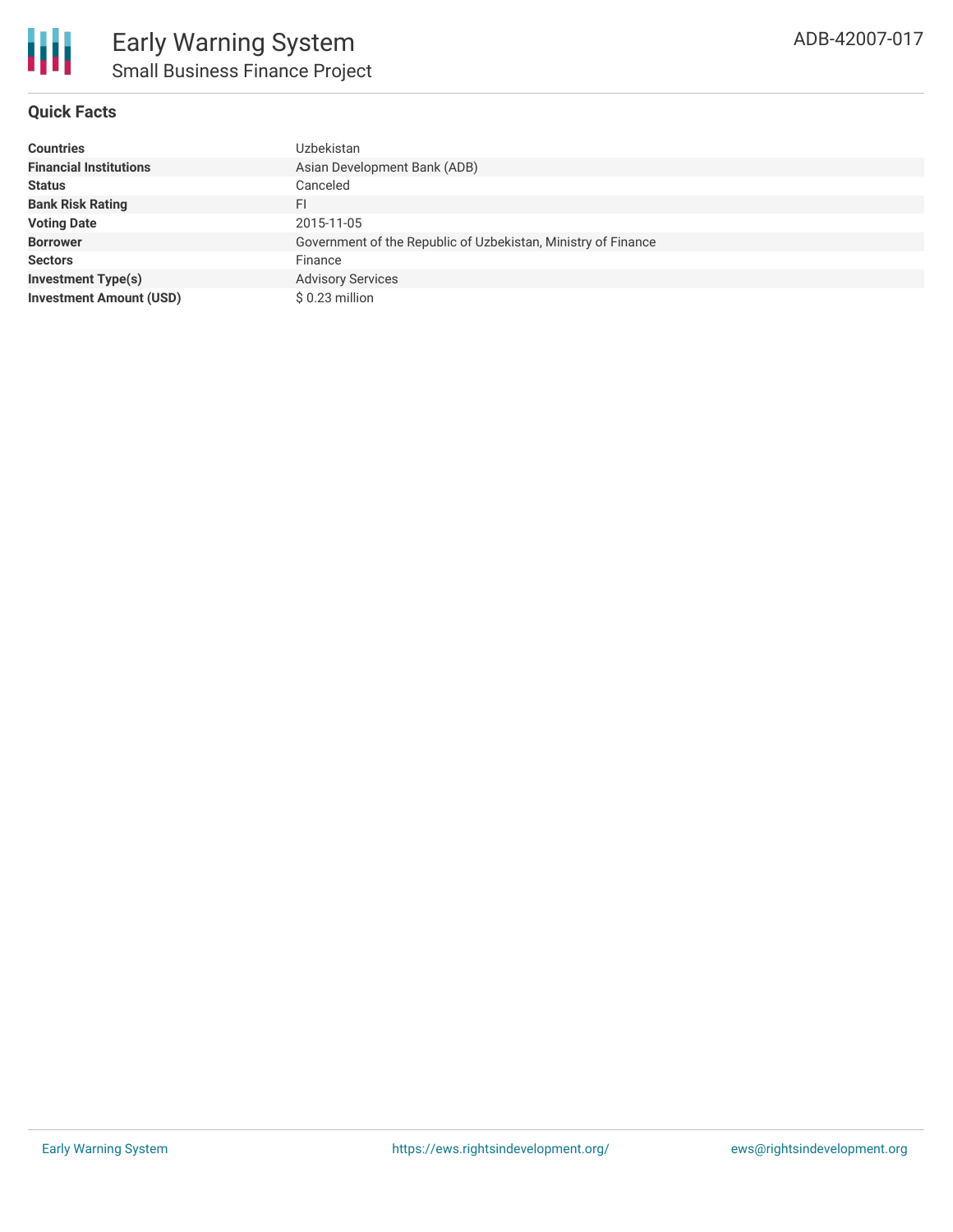

#### **Project Description**

According to ADB website, A small-scale project preparatory technical assistance (S-PPTA) will help develop project design for the ensuing financial intermediary loan to the Republic of Uzbekistan for the Small Business Finance Project. The project will: 1. Provide participating financial institutions (PFIs), i.e., commercial banks and leasing companies, with longer term funds for onlending to rural and women's small businesses

2. Provide capacity building technical assistance to PFIs to improve their risk management and increase the number of loan products they offer

3. Provide training to small businesses to improve their capacity to borrow. In addition, the project will provide assistance to the government to improve the enabling environment for small business development and access to finance.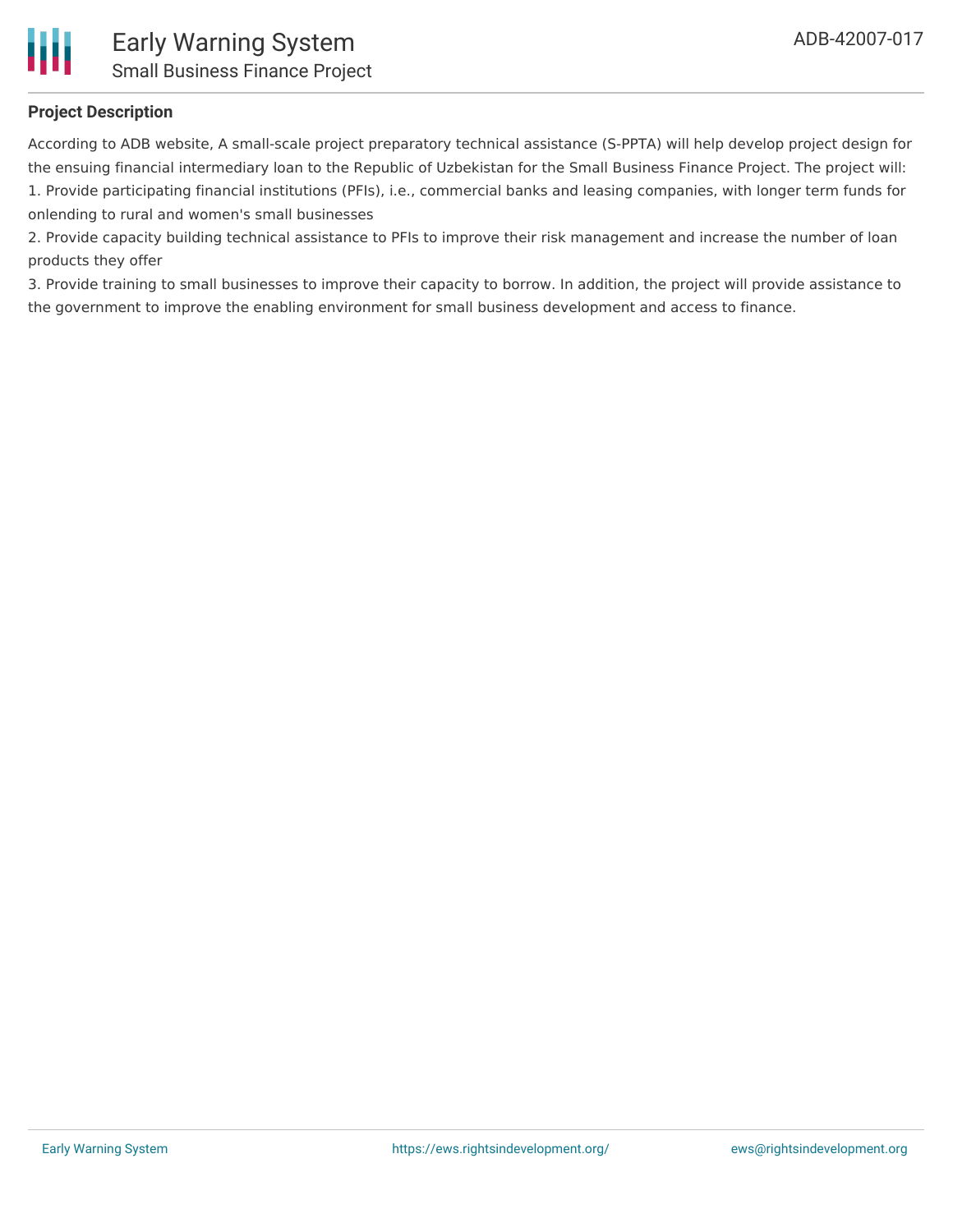#### **Investment Description**

Asian Development Bank (ADB)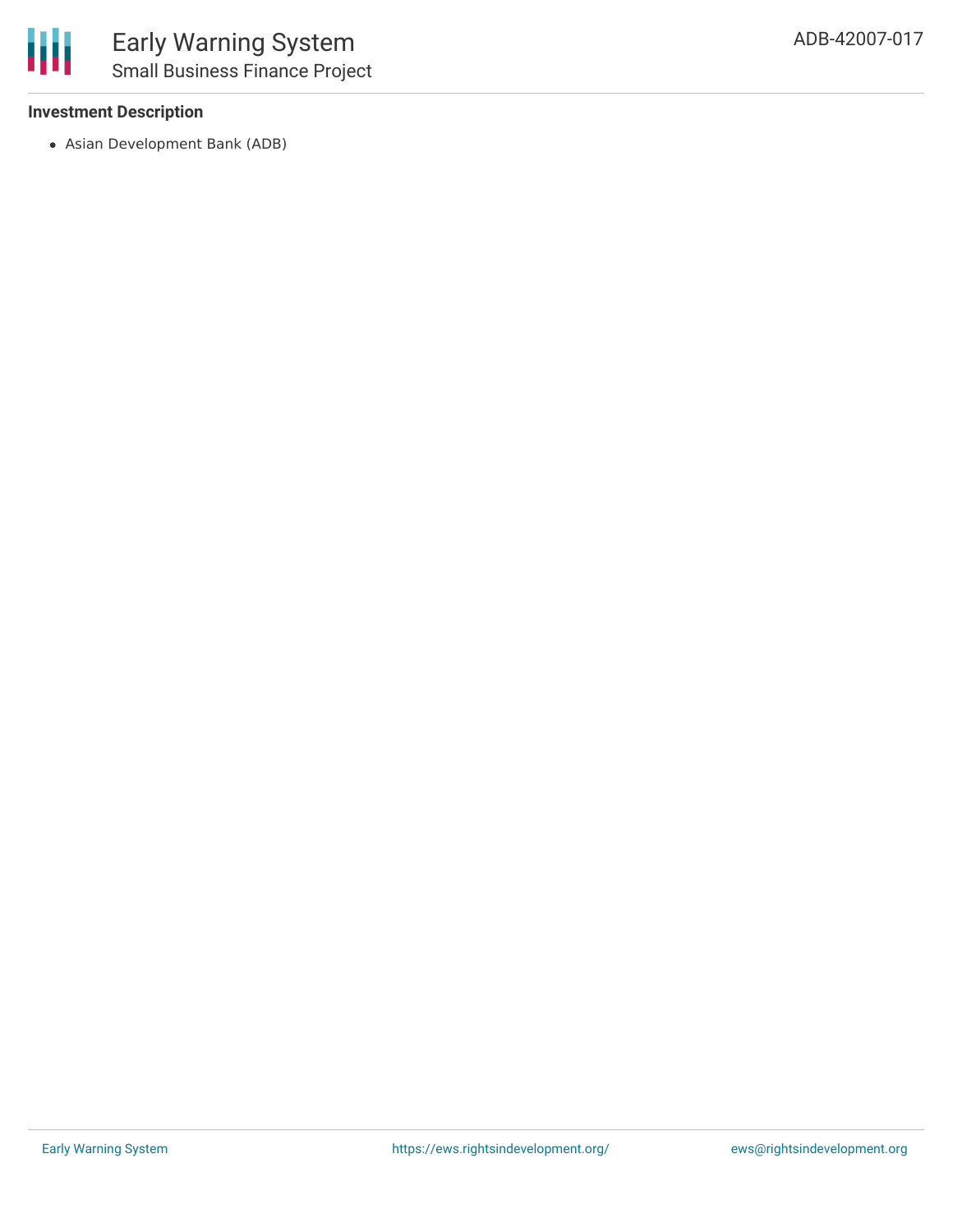### **Contact Information**

Project Officer: Mukhamedyarova, Aliya Central and West Asia Department, ADB No contact information provided at the time of disclosure.

#### ACCOUNTABILITY MECHANISM OF ADB

The Accountability Mechanism is an independent complaint mechanism and fact-finding body for people who believe they are likely to be, or have been, adversely affected by an Asian Development Bank-financed project. If you submit a complaint to the Accountability Mechanism, they may investigate to assess whether the Asian Development Bank is following its own policies and procedures for preventing harm to people or the environment. You can learn more about the Accountability Mechanism and how to file a complaint at: http://www.adb.org/site/accountability-mechanism/main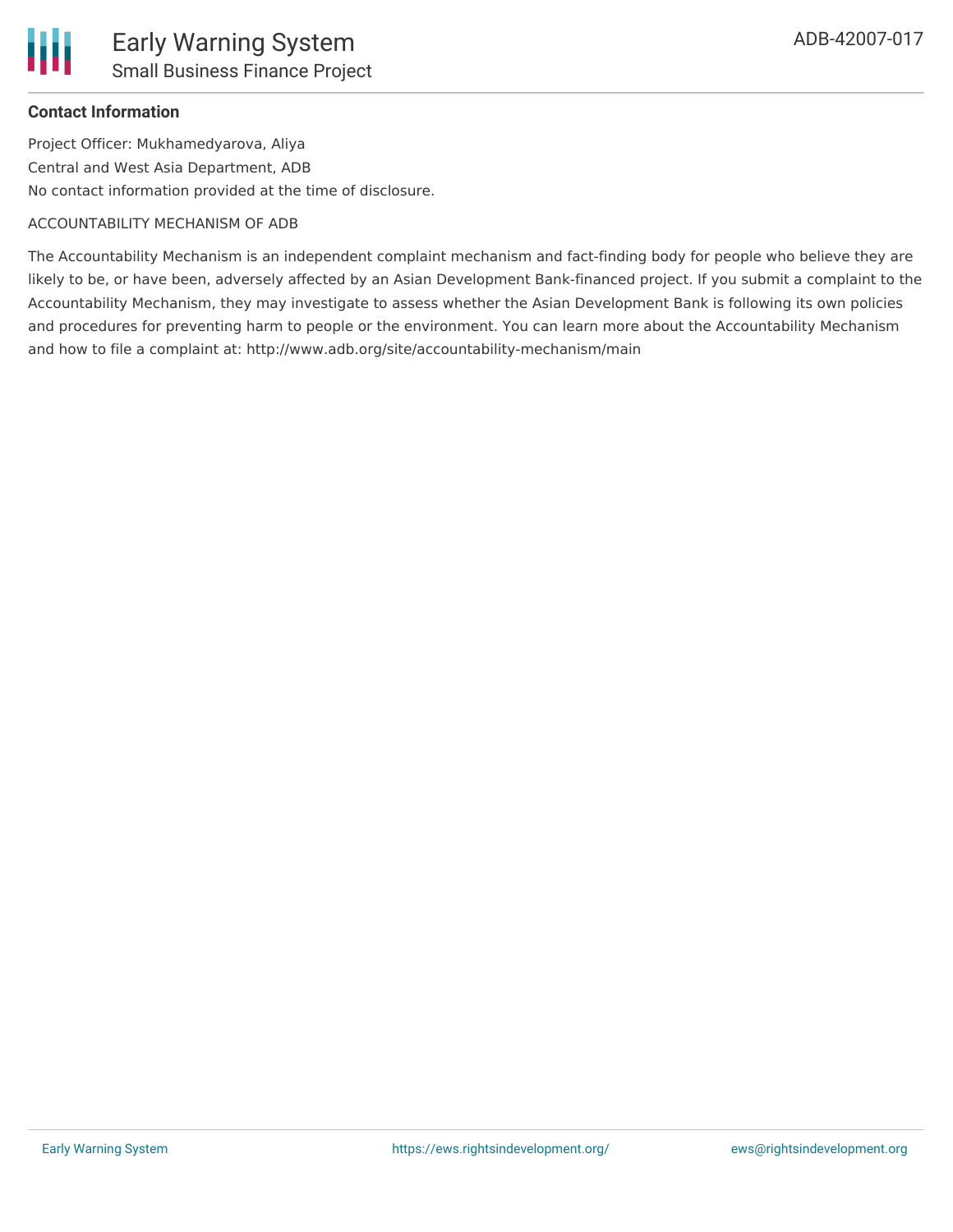

#### **Bank Documents**

- Project [Disclosure](https://www.adb.org/printpdf/projects/42007-017/main) PDF
- Second Small Business and [Entrepreneurship](https://ewsdata.rightsindevelopment.org/files/documents/17/ADB-42007-017_njIvWCZ.pdf) Development: Initial Poverty and Social Analysis [\[Original](https://www.adb.org/projects/documents/uzb-second-small-business-and-entrepreneurship-dev-ipsa) Source]
- Second Small Business and [Entrepreneurship](https://ewsdata.rightsindevelopment.org/files/documents/17/ADB-42007-017.pdf) Development: Project Preparatory Technical Assistance Rep [Original Source]